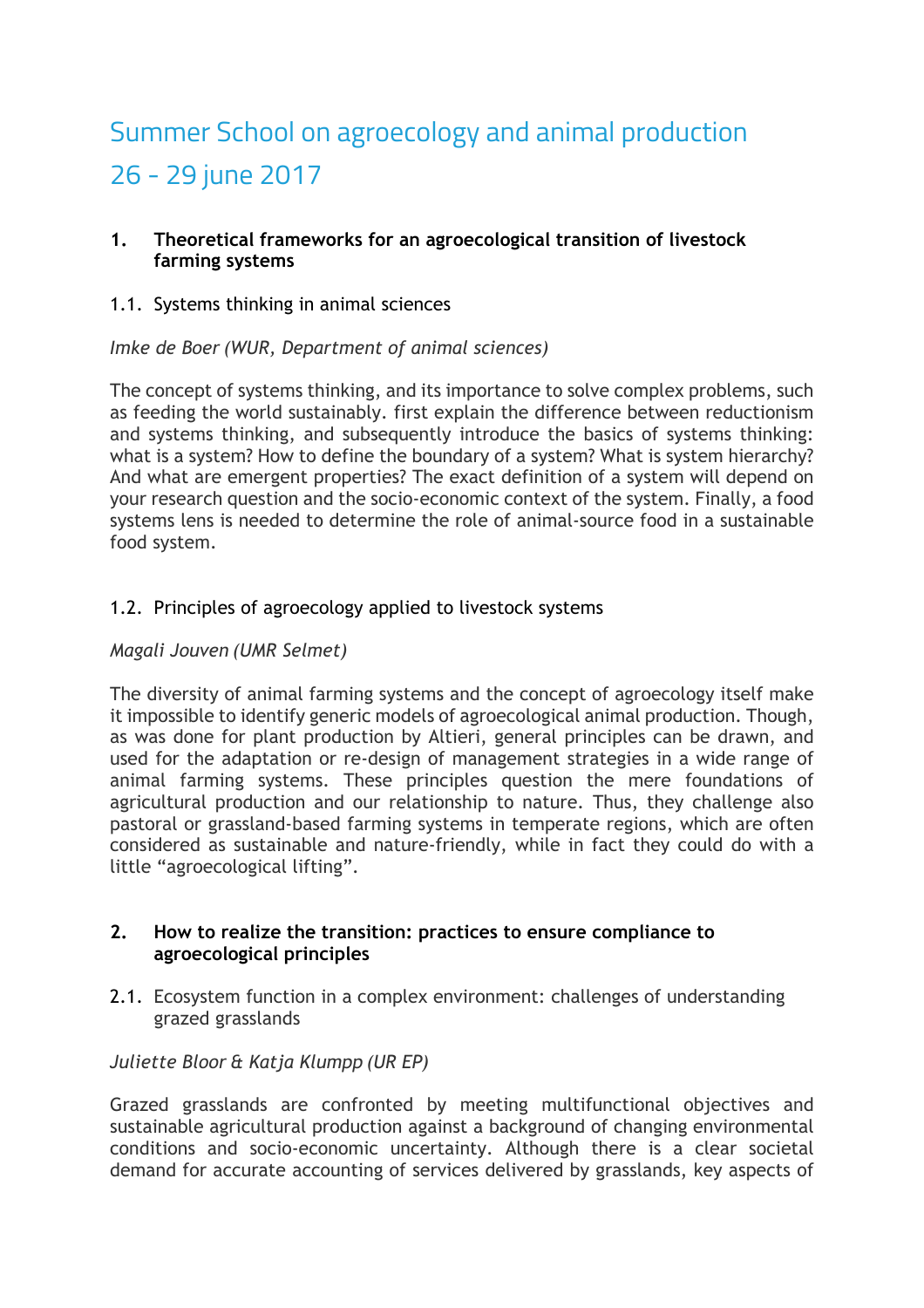ecosystem function in grazed grasslands are difficult to predict due to the high spatial heterogeneity induced by grazing animals. We consider the challenges of linking fine-scale processes to broader-scale patterns of grassland function, and the different approaches that can be used for the prediction of field-scale performance.

## 2.2. Impacts of applying agroecological principles on animal health and welfare

*Gwenaël Vourc'h, Cécile Ginane (UMR Epia) & Isabelle Veissier (UMR H)*

To address ways to improve animal health and welfare using agroecological processes. The behavior and the robustness of animals are of prime importance. Management of animal health and one on the basics in behavior. Description of present dominant models of intensive dairy productions; Identification of the health and welfare problems associated to these and how they are managed; proposition of an alternative production model and thinking on how to make the transition from intensive to an agroecological model.

## 2.3. Animal traits for agroecological livestock systems

## *Luciano B. Mendes, José Pires, Fabienne Blanc, Muriel Bonnet (UMR H) & Laurence Puillet (UMR MoSar)*

Agroecological livestock farms are, by default, characterized as open systems in which (nutritional & environmental) parameters are very dynamic. Extreme nutritional & environmental challenges are not unusual in this type of systems, and allow for the stratification of herds in subgroups between more and less robust, via natural variability of innate traits at multiple scales: individual, herd and intrabreed. Conventional/traditional approaches to assess livestock robustness in production systems, have considered it as a function of a « one-trait » only. We have proposed to develop a more complete/integrative « multi-trait » strategy, via tradeoff analyses of life functions prioritization, for instance, under systemic perturbations. Finally, we go out /step out of the boundaries of an agroecosystem, and generalize the concept of robustness to more modern semi-intensive or intensive livestock setups, which are driven by optimum productivity.

#### 2.4. Grazing dairy cow system and cheese transformation

# *Patrice Chassard (Bois Joli farm), Benoit Martin (UMR H)*

Saint-Nectaire is a famous semisoft washed rind cheese manufactured in dairies or farms in the small area of the volcanic plateau of Mont-Dore. PDO granted, the Saint-Nectaire is the first farmhouse cheese in France, manufactured twice a day often by women. It is made with unpasteurized milk produced by Montbéliarde, Holstein and sometimes Salers cows mainly fed diverse mountain grasslands. This local traditional cheese is essential for maintaining the rural life in this mountain area. Bois Joli farmhouse is a Saint-Nectaire cheese manufacture using a summer mountain pasture area neighboring the Puy de Sancy, the highest summit of Massif Central. This farm is experiencing in practice some of the principles of agroecology (reducing inputs,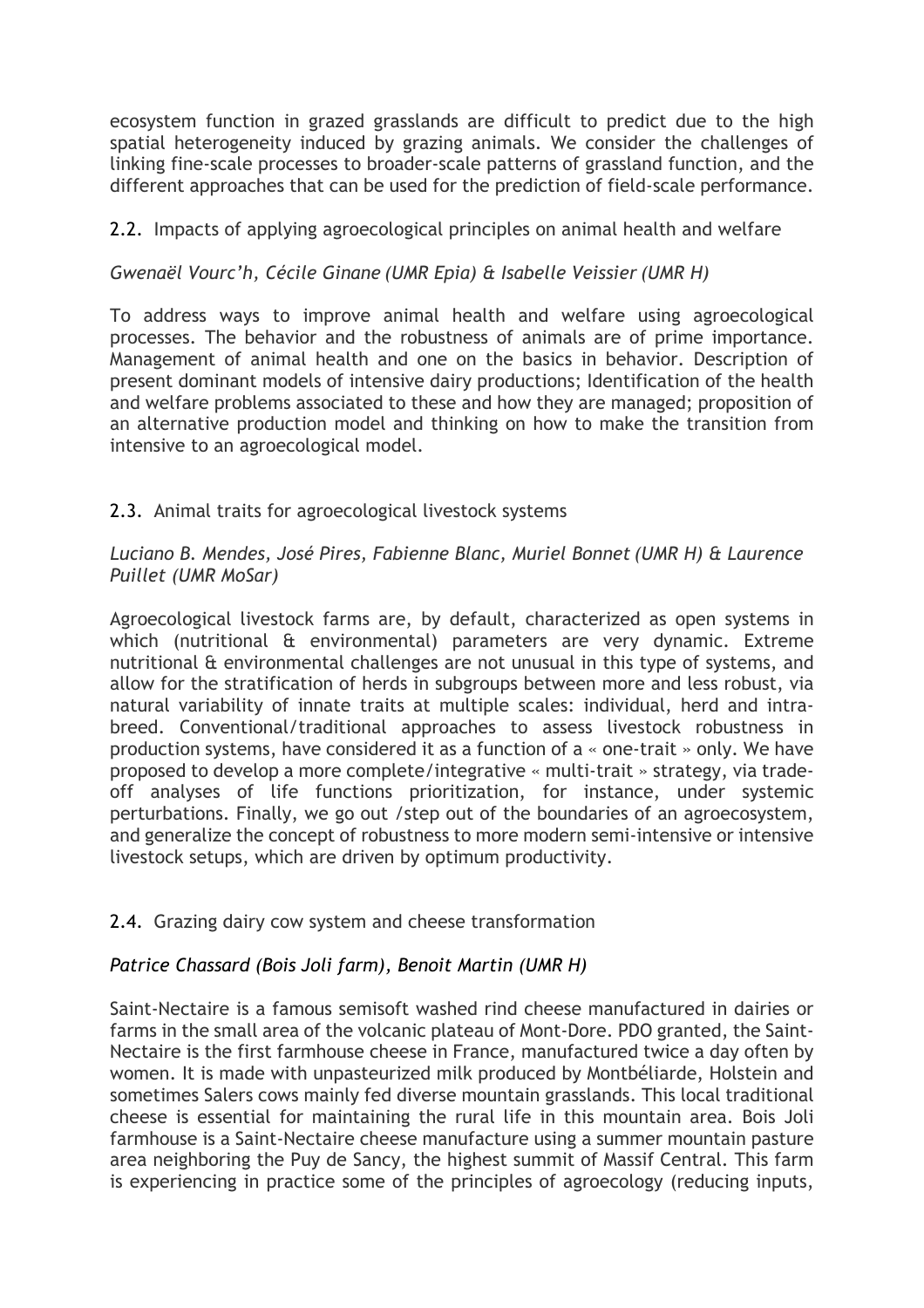untegrated management of animal health, preservation of the grassland biodiversity and natural microbial ecosystems…).

# **3. Assessment of livestock systems under agroecology transition**

3.1. Mixing herbivorous species on the same farm: advantages and disadvantages

*Sylvie Cournut (UMR Territoires), Claire Mosnier (UMR H), Géraldine Fleurance (UMR H), Geneviève Bigot (UMR Territoires)*

Advantages and disadvantages of mixing animal species on the same farm. Synthesis of the different domains cited (resource valorization, profit maximization, risk management, marketing, work complexification, etc.). The advantages of mixing cattle and draught horse for the valorization of forage resources. The functioning of dairy cattle and meat sheep farms and analyses the links between the imbrication of the two species and the flexibility of the system. The economic risk management in farms mixing cattle and meat sheep

3.2. Multi-criteria assessment: from farm to regional level

## *Olivier Godinot (UMR SAS), Fabien Stark (UMR Innovation)*

Multicriteria assessment (MCA) is a decision-making tool used to evaluate complex systems with regard to various and often conflicting objectives. A large number of MCA tools are used in agricultural research and development. I will present a few of them and illustrate them with examples at farm and regional levels. The interests and limits of these methods will be presented and dicussed with the participants, as well as their potential to evaluate agroecological practices and conceive innovative farming systems and territories.

3.3. Nutrient Cycle Assesment approach

# *Theun Vellinga (WUR, Wageningen Livestock Research)*

The NCA has been developed as an interactive approach with stakeholders and experts to assess the effect of (proposed) interventions -activities, measures, policies- on closing of nutrient cycles and related trade-offs. The NCA works at multiple spatial levels and is aiming at increasing a shared insight amongst stakeholders in the effect of interventions, the NCA facilitates stakeholders in taking actions.

# **4. Innovations to allow the agroecological transition**

4.1. Shrub battle: Agrecology at the field level – Modelling

*Yves Michelin (UMR Territoires)*